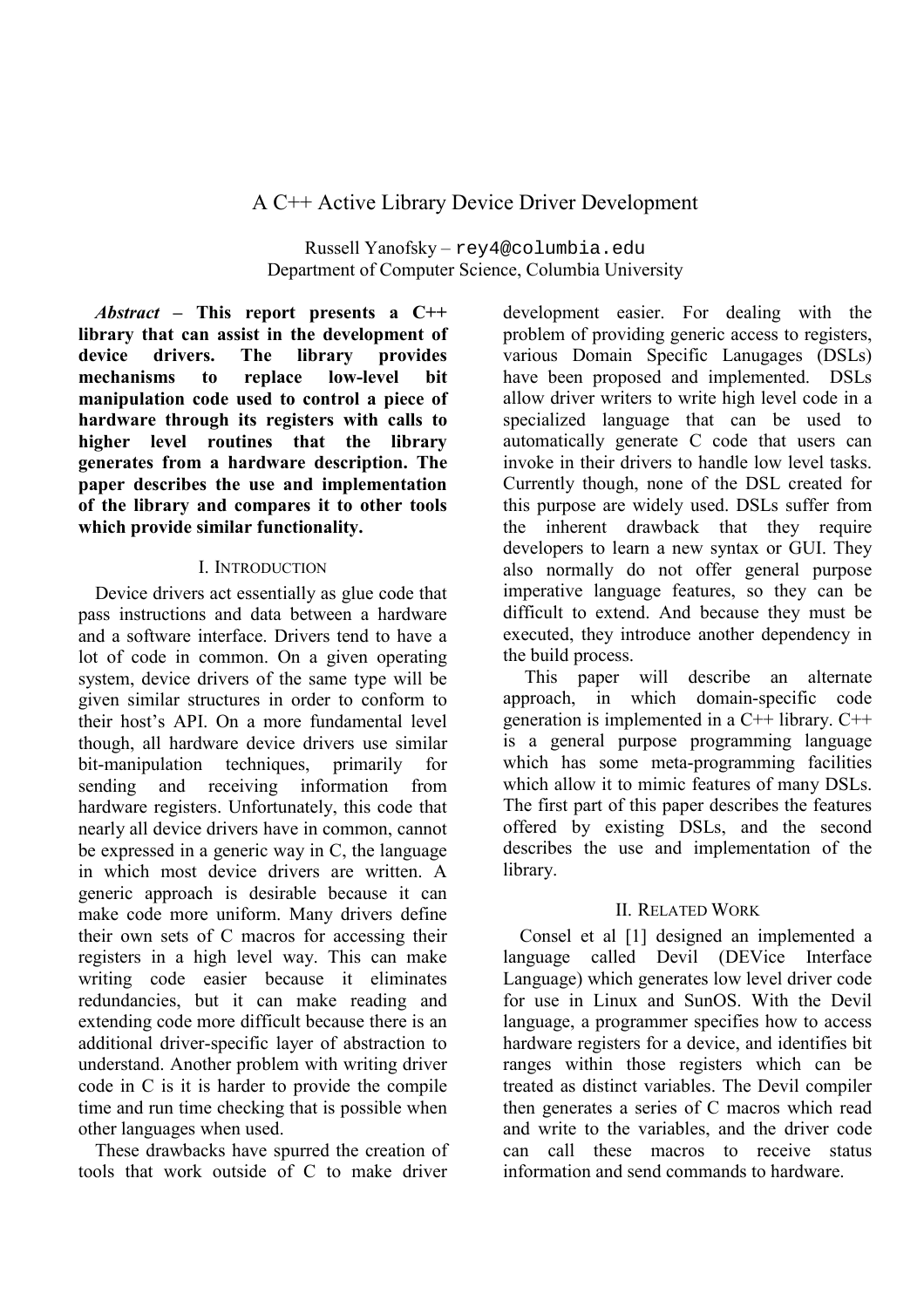Since reads and writes to hardware registers have side-effects, Devil allows the programmer to specify conditions under which variables should be cached. And, to allow for cases when many variables need to be read of written at the same time, Devil allows variables to be grouped into structures, and generates functions to read and write entire structures at once

To deal with complicated hardware schemes for accessing registers, the driver writer may specify actions that must occur before and after register reads and writes. The more complicated access schemes can make use of private variables in actions, virtual registers, which map to other registers, and parameterized registers that take integral parameters for use in pre and post actions.

One of the major goals of Devil, aside from making driver code easier to read and write, is to provide safety. Each variable that the programmer declares can be constrained by a series of enumerated constants or by a bitmask. When a value is read or written which does not satisfy the constraints an error message can be printed at runtime. (Due to C's weak type system, Devil cannot always ensure that C code accessing variables is correct)

Devil is partially based on the Graphics Adapter Language (GAL) by Thibault et al [2] which was created a year earlier by the same research group. GAL provides similar means of accessing hardware registers as well as a number of other features specific to video drivers.

Manolitzas  $\lceil 3 \rceil$ describes **DSL** for a implementing Linux network drivers. **His** language is essentially to be a superset of Devil. But instead of being an interface language which generates C helper functions, it is an imperative language which can be used to generate an entire driver. The language requires the driver writer to specify at least 5 functions: init. open. transmit. receive, and stop as well as an interrupt handler. The functions and the handler are written in a Pascal-like imperative language that has special features for reading and writing to hardware variables, managing memory, and performing synchronizations.

DSLs need not be text based. Compuware Driverworks provides a set of GUIs that can generate driver stub code for Windows platforms. Unlike, the DSLs described above though, the purpose of this product is to simplify the portions of driver code that interact with the operating system, rather than the parts that interact with the hardware.

In some sense, solving a problem with  $C++$  is the exact opposite of solving a problem with a DSL. DSLs are small, limited purpose languages while  $C++$  is a huge general purpose one. But while these differences may mean a lot to the people implementing domain specific solutions (since developing a  $C++$  library is a different process than writing a compiler), the end goal is nearly the same. The ultimate goal is to allow the end user to write a small amount of expressive code to replace large amounts of repetitive or complicated code.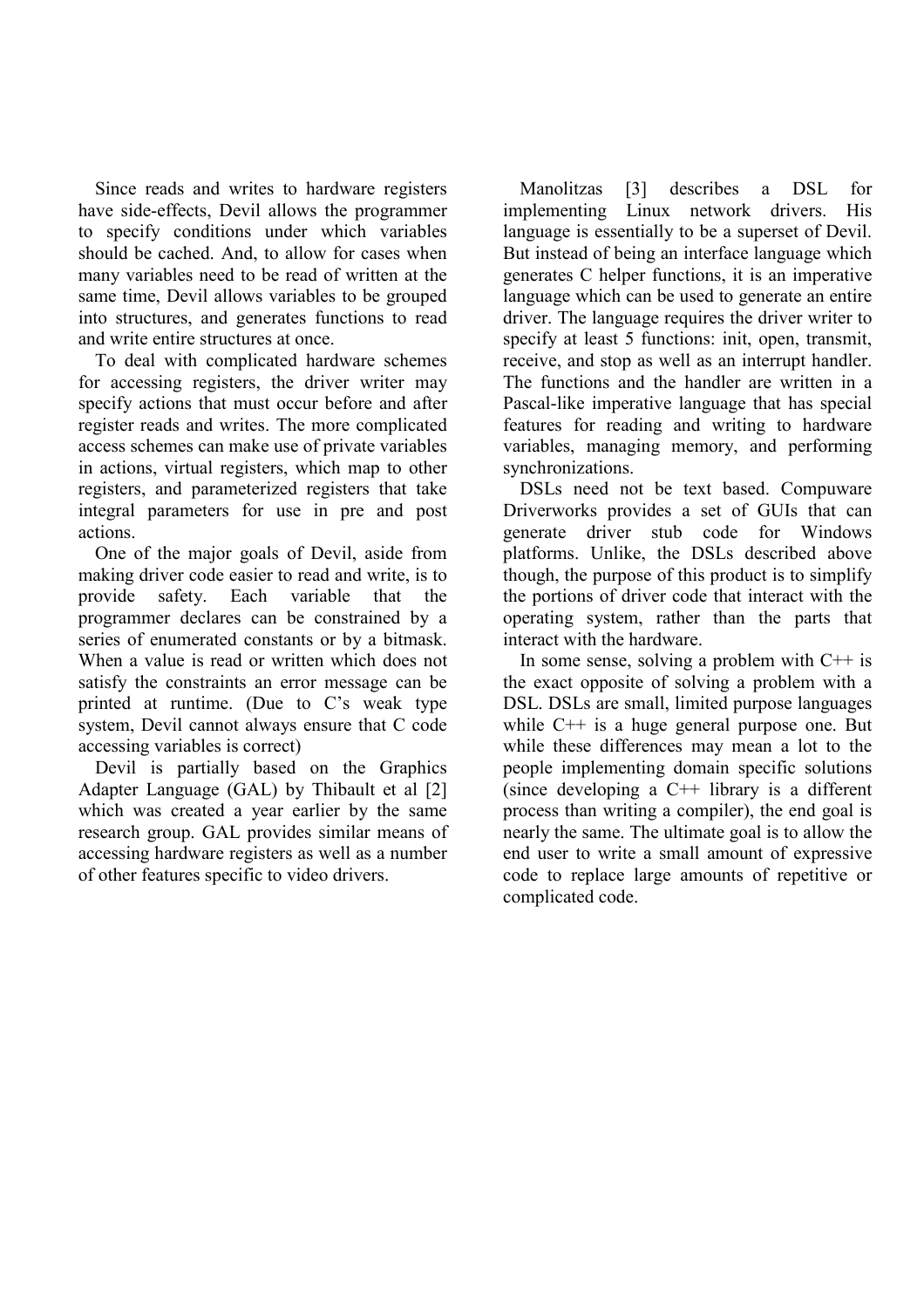```
// device
                                                   // index register
device BusMouse (base : bit[8]
                                                   typedef Register<8, PortIO<2> > IndexReg;
 port @ {0..3})
                                                   // index variable
                                                   typedef Variable<AtRegister<IndexReg, 6, 5> >
 // index register
 register index reg = write base @ 2,
                                                     Index;
    : bit[8];// registers for low and high bits
                                                   typedef Register<8, IndexIO<<br>PortIO<0>, Index, 2> > Y_Low
 // index variable
 variable index = index req[6..5] : int(2);
 // registers for low and high bits
                                                   // registers for low and high bits
 register y_low = read base @ 0, pretypedef Register<8, IndexIO<
    \{index = 2\}: bit[8];
                                                     PortIO<0>, Index, 3> > Y_High
 register y_{n}high = read base @ 0, pre
    \{index = 3\} : bit [8];
                                                   typedef Variable<list<AtRegister<Y_Low, 3, 0>,
                                                     AtRegister<Y_High, 3, 0> > > DY;
 // dy variable
 variable dy = y_{high}[3..0] # y_{low}[3..0],
                                                   struct BusMouse: public Device<list<IndexReg,
   volatile : signed int(8);
                                                   Y_High, Y_Low>, BusMouse >
                                                   \{ \ldots \}
```
Figure 1. The left column shows the Devil hardware description for a Logitech mouse driver. The right column shows the same description as a series of  $C++$  type definitions. Example based on [1]

The use of  $C++$  Libraries to implement domain specific solutions is nothing new. Blitz++\* and POOMA<sup>†</sup>, two pioneering C++ numeric libraries that perform domain specific optimizations on high level numeric code are now more than 5 years old. Other codegenerating C++ libraries like parser generators and finite state machine emulators are being actively developed. In comparison, this library, which generates instructions to access registers from variable accesses, is simple, and even straightforward. Past efforts at building DSL-like libraries in  $C++$  have led to the discovery of generally useful techniques for code generation. Czarnecki and Eisenecker [4] describe many of these techniques in detail, and specifically how they can be used to emulate features in real DSLs. These will described later in this paper in the context of this library's implementation.

### **III LIBRARY DESIGN**

The  $C++$  library described in this paper attempts to provide developers with simpler ways of accessing the hardware in the same way that Devil does.

Registers and hardware variables which are described using language constructs in Devil are described with type declarations in  $C++$ . Figure

1 shows some of these the  $C++$  type declarations and the equivalent Devil statements which partially describe the hardware interface to a Logitech mouse.

Each variable and register that is used to interact with the hardware corresponds to C++ type which is specified by the user by parameterizing generic Variable and Register template classes. Users never need to instantiate these types directly, they can just use them as parameters to the Device template class and the methods it provides. The Device template class is meant to be inherited from. It provides four template methods to the derived class:  $qet < X > ()$ ,  $set < X > (int),$ read<X>(), and write<X>(). The get and set methods are used to access cached values of registers. The write and read methods respectively copy the cached value into the hardware register, and copy the current value of the hardware register into the cache. All four methods take a template member X. The get and set methods require X to be a variable type. The read and write methods let X be a variable, a register, or a list of variables or registers.

A class that inherits from the Device template class provides its parent with a list of registers and its own type as parameters. Device takes the list of registers and

http://oonumerics.org/blitz/

http://www.acl.lanl.gov/pooma/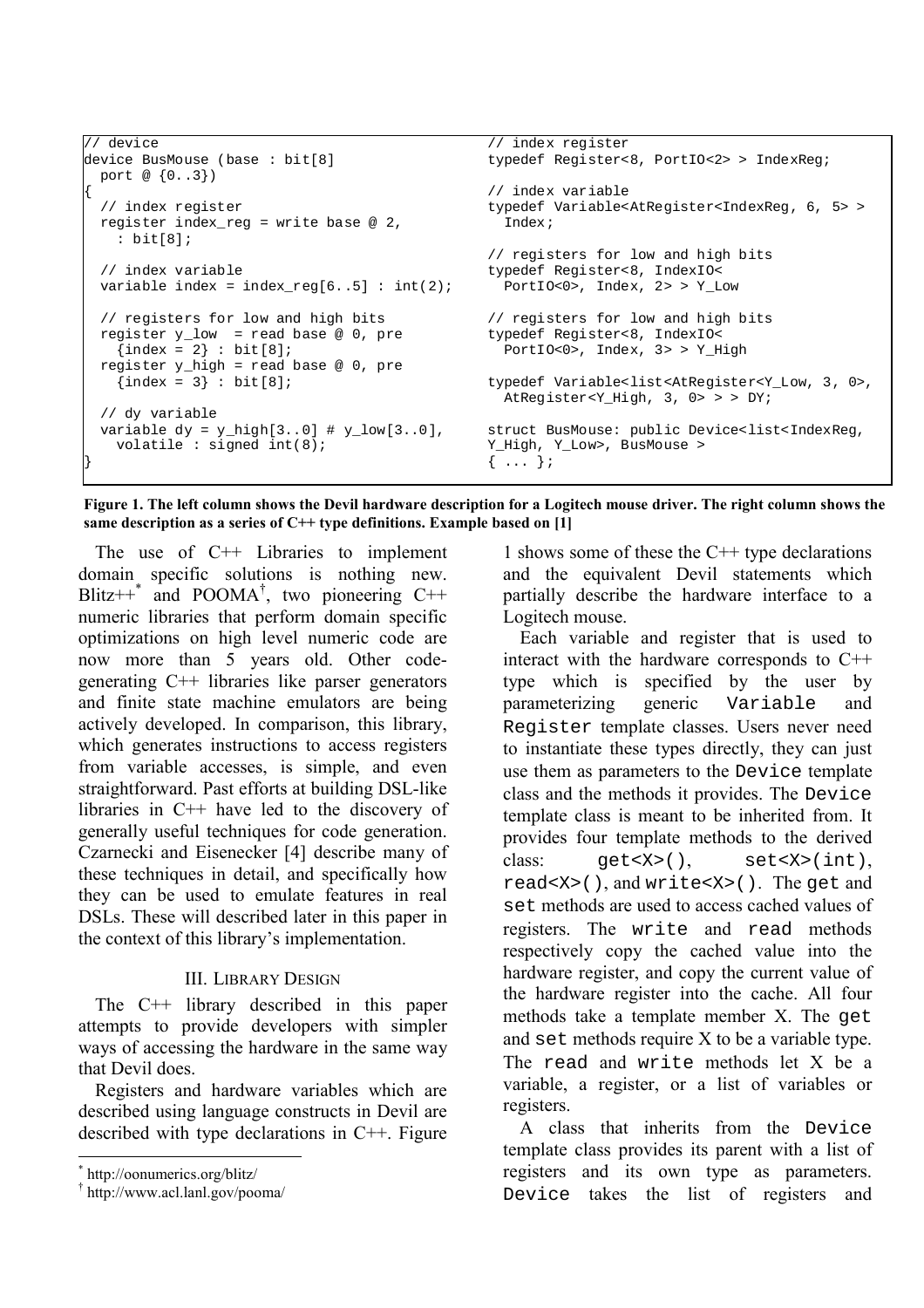instantiates each one as a member (registers need to be instantiated because as objects they hold the cached register values). Device takes the type of its subclass so its read and write methods can access information stored in the subclass, for example a base address or an operating system handle. Passing the type of a subclass as a parameter to the parent, is part of a generally useful technique called the *curiously recursive* template pattern, which will be described in the next section.

This library is designed to be very extensible. The place where extensibility is most needed is in allowing the user to provide methods for reading and writing registers. The user can do this by writing a simple I/O class with two static methods called read and write. The methods take a reference to a Driver class and a reference to a Register class as parameters, and can use the interfaces provided by those objects and operating system APIs to perform whatever actions are needed. The library comes with a few of these classes built in. PortIO and IndexIO and are demonstrated in Figure 1. Also provided are MemoryIO, DebugIO, and NoIO. Some of these classes allow chaining. For example, IndexIO sets a device variable to a constant value before reading or writing a register through some another I/O type passed in as its first parameter. DebugIO is another chaining type that prints the values of registers as they are read and written. Each register takes an I/O class as a parameter.

Other types of extensibility can be achieved by writing drop in replacements for Variable and Register types. Types passed in to the device interface as variables and registers need not be instances of Variable or Register template classes. They only need to provide the same methods

### IV. C++ TECHNIQUES

**This** section describes three generally applicable  $C++$ techniques used in the implementation of the library: Typelists and the curiously recursive template pattern, and static checking.

Many of the parameters for the Variable and Register Templates are lists of arbitrary length, instead of individual values. These lists are called as typelists. The most comprehensive and easy to understand description of typelists was written by Alexandrescu in [5], but typelists are also mentioned in [1]. Typelists are made up of a chain of Node types where each Node type contains an arbitrary type and the type of the a successor Node. The last node has a successor type of Null, where Null is just a special placeholder class. Figure 2 shows the specific definition for the Null type and the Node template class. Figure 3 shows how to declare a list of three types (int, signed int, unsigned int) using Node and Null classes. This notation is verbose and cumbersome, because it requires that template parameters be deeply nested. It is possible to provide a shorthand syntax using a template class that accepts a variable number of parameters. This shorthand is also demonstrated in Figure 3.

```
struct Null;
template<typename T, typename NEXT>
struct Node
  typedef T type;
  typedef NEXT next;
\};
```
Figure 2. Node template class and Null types are used to make typelists.

Direct typelist declaration: typedef Node<int, Node<signed int, Node<unsigned int, Null> > > MyList; Shorthand typelist declaration

```
typedef List<int, signed int,
 unsigned int> MyList;
```
Figure 3. How to declare a list of three types, using the Null and Node classes directly, and by using List shorthand.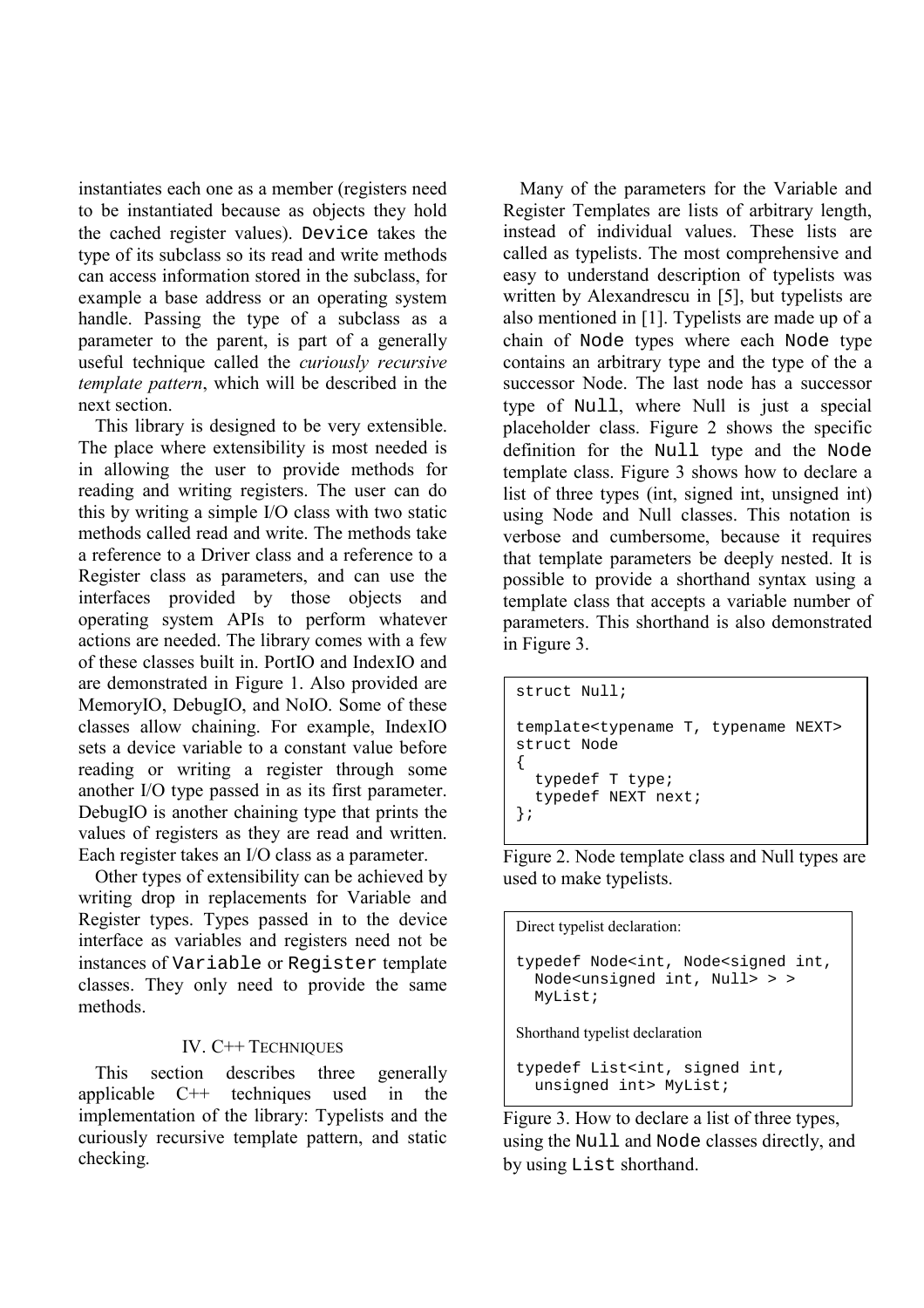The real power of typelists comes from the fact that they can be manipulated and used to generate classes and values using compile-time algorithms. Figure 4 shows a simple algorithm class called Length that determines how many elements are in a typelist passed to it as a parameter. The length template class is specialized for the Null type to give a length of 0. It is specialized for any Node type to give a length of 1 plus the length of the Node's successor list. So when it is passed MyList it will give a length of  $(1 + (1 + (1 + 0))) = 3$ .

```
template<typename LIST>
struct Length;
template<>
struct Length<Null>
  enum { value = 0 };
\};
template<class T, class U>
struct Length< TypeList<T, U> >
  enum { value = 1 + Length<U> };
\};
cout << Length<MyList>::value;
```
Figure 4. Definition and use of the Length algorithm.

Length is one of the simplest typelist algorithms. Other commonly used algorithms return classes which inherit from every type on the list or returned sorted or filtered versions of lists There are entire libraries filled with algorithms for manipulating typelists, including Boost:: $MPL^{\mathcal{I}}$  (MetaProgramming Library) and Loki $\iota$ <sup>§</sup>. MPL was used heavily in the implementation of this library. Along with providing algorithms for typelist manipulation, it provides cross-platform versions of metaprogramming constructs like if statements and lambda expressions, that eliminate the need for rote template specialization. MPL was written by Aleksey Gurtovoyi and described in a long paper by

Abrahams et al  $[6]$ .

The Device template class which gets inherited by user's device classes can be seen as an abstract base class, because it can depend on information stored in descendants for performing register I/O.

Abstract base classes are normally able to call methods on the classes which inherit from them. By default this works in  $C++$  and some other object oriented languages through virtual function calls. Virtual function calls are problematic in this case, however, because  $C++$ does not support virtual calls on templated functions. Additionally, virtual calls only allow abstract base classes to access their descendants' functions, and not their internally defined constants and type definitions. A solution to both of these problems comes in the "curiously recursive template" pattern, also known as Barton and Nackman trick. This trick works by turning the abstract base class into a template class which takes the type of the descendant class as a single parameter. This way, when the base class needs to call a function on its descendant, it can cast its this pointer to the descendant type, and proceed to invoke the correct method. Figure 5 shows an example of this technique taken from Veldhuizen [7].

```
template<class T leaftype>
class Matrix {
public:
  T leaftype& asLeaf()
  { return
static cast<T leaftype&>(*this):}
  double operator()(int i, int j)
  { return asLeaf()(i,j); }
\};
class SymmetricMatrix :
 public Matrix<SymmetricMatrix> {
\};
```
Figure 5. The curiously recursive template technique.

Another generally useful technique is static checking. Static checks are performed in macros that look just like assertions, except that if the condition is not true there will be an error at

 $*$  http://www.boost.org/libs/mpl/doc/

<sup>&</sup>lt;sup>§</sup> http://www.moderncppdesign.com/